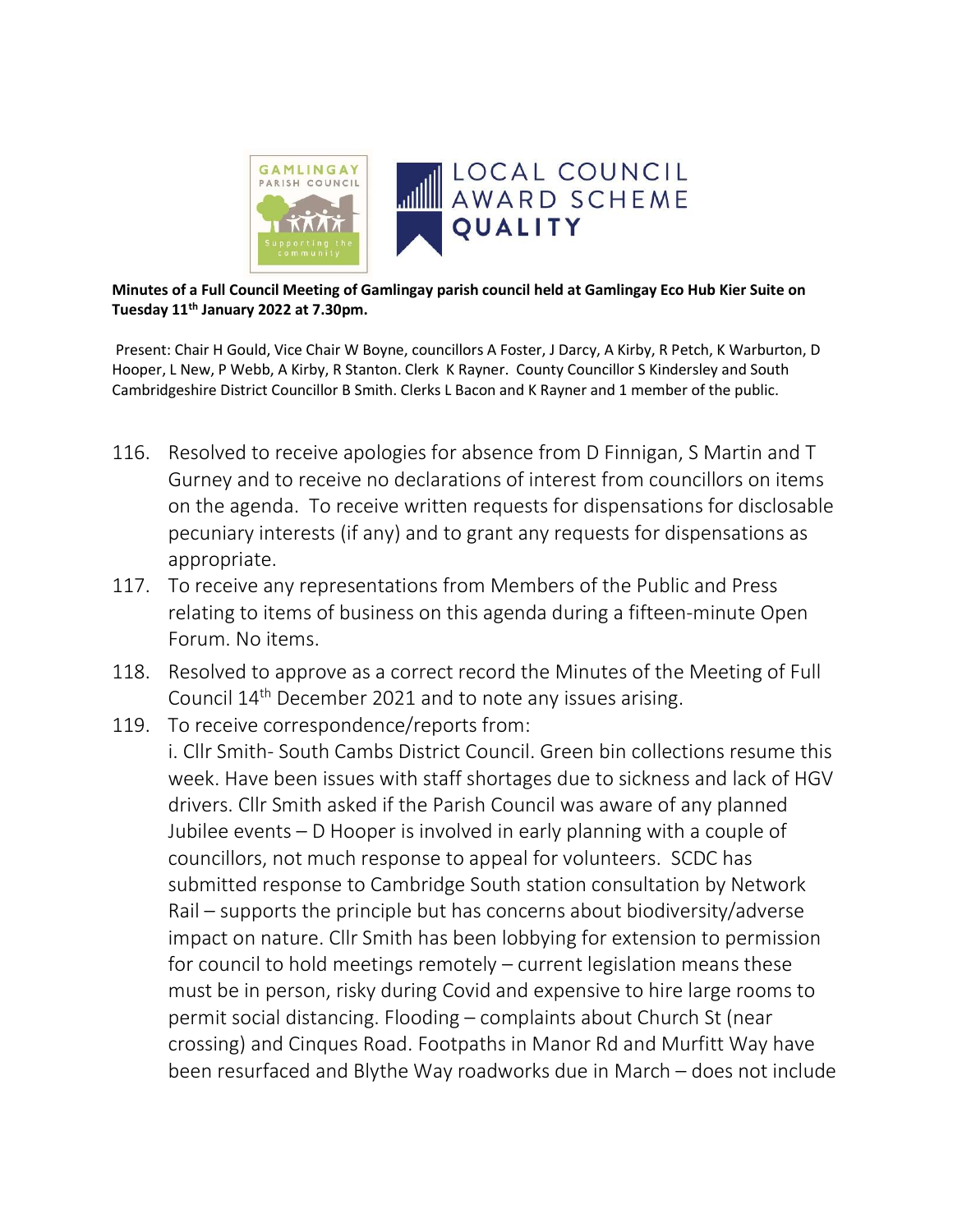paths. Mini forest location for Grow Gamlingay scheme – advise now received that Lower Field is suitable if correct species are planted. ii. Cllr Kindersley – Cambridgeshire County Council. Roadworks – Croydon Hill will be closed for 6 weeks for water works, no alternative to total closure. Works on A1198 Arrington to Hardwick will also cause closures during same period. New Chief Executive and interim post holder appointed. Extra meeting has been planned to discuss postponed business. PW asked when contractors are coming back to rectify Greenacres ironworks – SK did not know/will inquire. SK and BS left the meeting. iii. Neighbourhood Watch Scheme, Community Safety Group, Police. WB – nothing to report, no events can be arranged at the moment and Police surgery has been cancelled. Vacancy for a treasurer for GCSG.

- 120. To receive reports on other Parish Council matters:
- 120.1 Community Buildings and recreation spaces
	- i. Eco Hub latest opening arrangements and to note appointment of new manager. Manager has started, concentrating on increasing corporate bookings. Many recent cancellations due to high covid cases but hopeful that this will improve soon. Possible grants available to offset revenue loss.
	- ii. Cemeteries and churchyards a. Common beech, St Mary's Churchyard- update. SCDC has no objections. Work will be scheduled after liaising with PCC – Chair offered to be contact. b. Volunteer councillor required to liaise with PCC – Chair. Moles in St Mary's cemetery need to be treated – clerks will inform pest control.
	- iii. Old Methodist Chapel annual risk assessment (KW). Completed today. Items raised – hi vis paint needed to replace tape on steps front and back. AF offered to do, along with checking bulb in front external light. Flooring movement – AF has checked this and considers it is not currently problematic. Resolved to undertake further investigation/flooring repair if required in summer when hall is vacant.
	- iv. Log Field (Land off Park Lane-Merton College) correspondence relating to renewing lease. Revised lease for consideration. Noted 5 years now offered. CS not satisfied with break clause – 3 months' notice could be given by landlord. Signage – council would not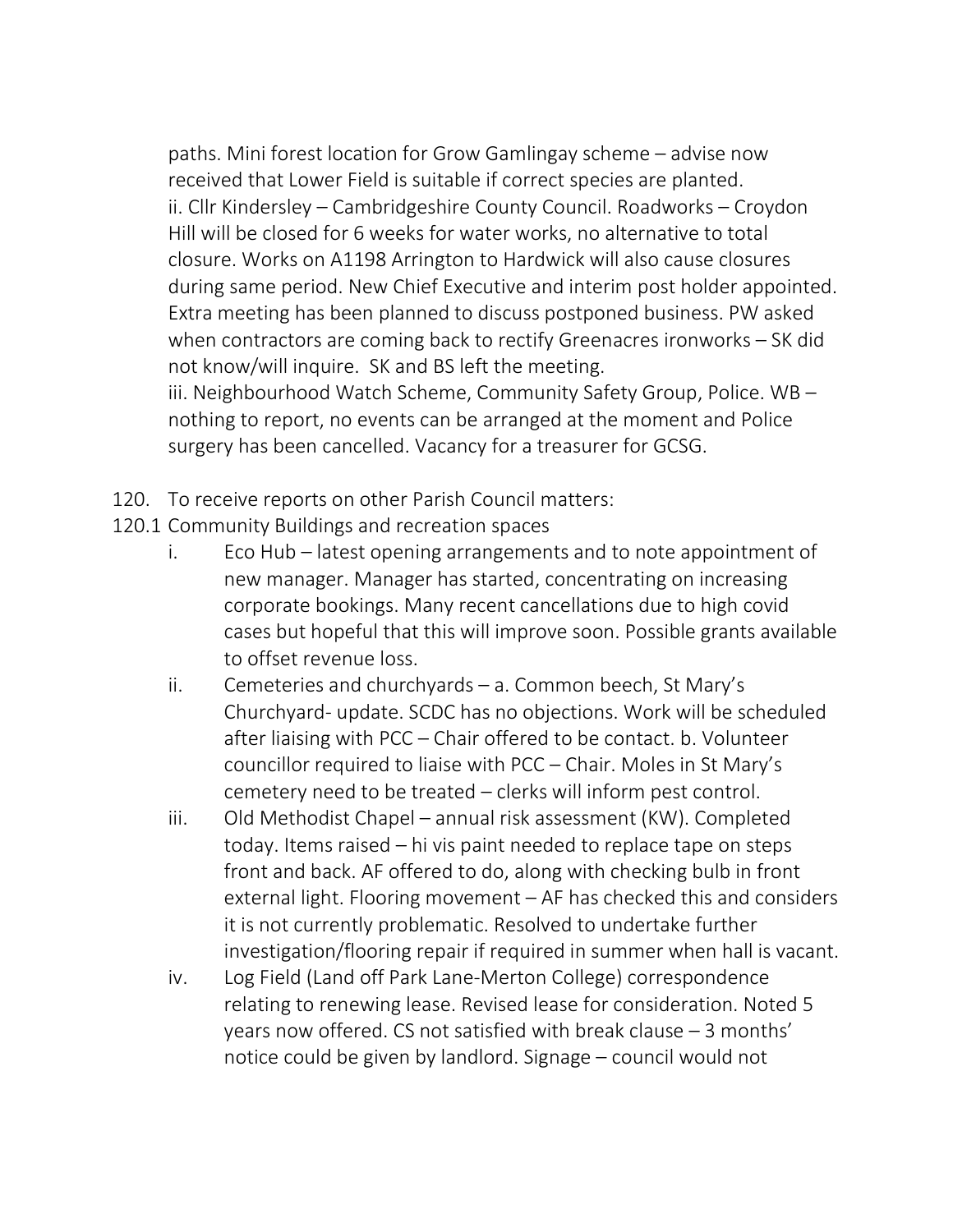support signage erection or maintenance of signage, this would be down to the landlord. Clerks to pass on comments and ask for revised lease for consideration with changes as outlined in email exchange with Merton.

- v. Bowls Club and recreation field. Awaiting response from Bowls Club to proposal to make reserve funds available to prioritize conifer removal.
- vi. Cinques car park maintenance requirements. Contractor asked for quotation to repair car park surface in was done previously (clerk to check how long ago).
- 120.2 Library to note 2022 opening hours. Now as normal but footfall is low currently.
- 121. Information, communications and consultations
	- i. Climate Emergency working party update and proposed next meeting date (KW). Meeting 20.1.2022. Ideas invited via the Gazette and to councillors. HG – would like to see CEG lobby for grey water recycling to be included in all new builds in the village. KR – the NHP policy does refer to better insulation and improvements to building standards. CS does not consider that Morris Homes, developers at Green End, have included as much green technology as was implied during planning discussions.
	- ii. Neighbourhood plan response to inspectors' comments for information. HG – noted that County Council commented that the NHP was not compliant with national policy. KW – the inspector seemed satisfied with the NHP. KR – the inspector will assess all responses with regards compliance and Gamlingay NHP is a relatively simple one with only 12 policies.
- 122. Community news

 i. Gamlingay Green – to note Gazette article/leaflet and consider any response required. Noted this was a letter to the Gazette, not a direct request to the Parish Council. Council will respond as necessary if pre application discussions are requested or when a planning application is received. Councillors must be mindful of predetermination. NHP group will consider whether to respond through Gazette.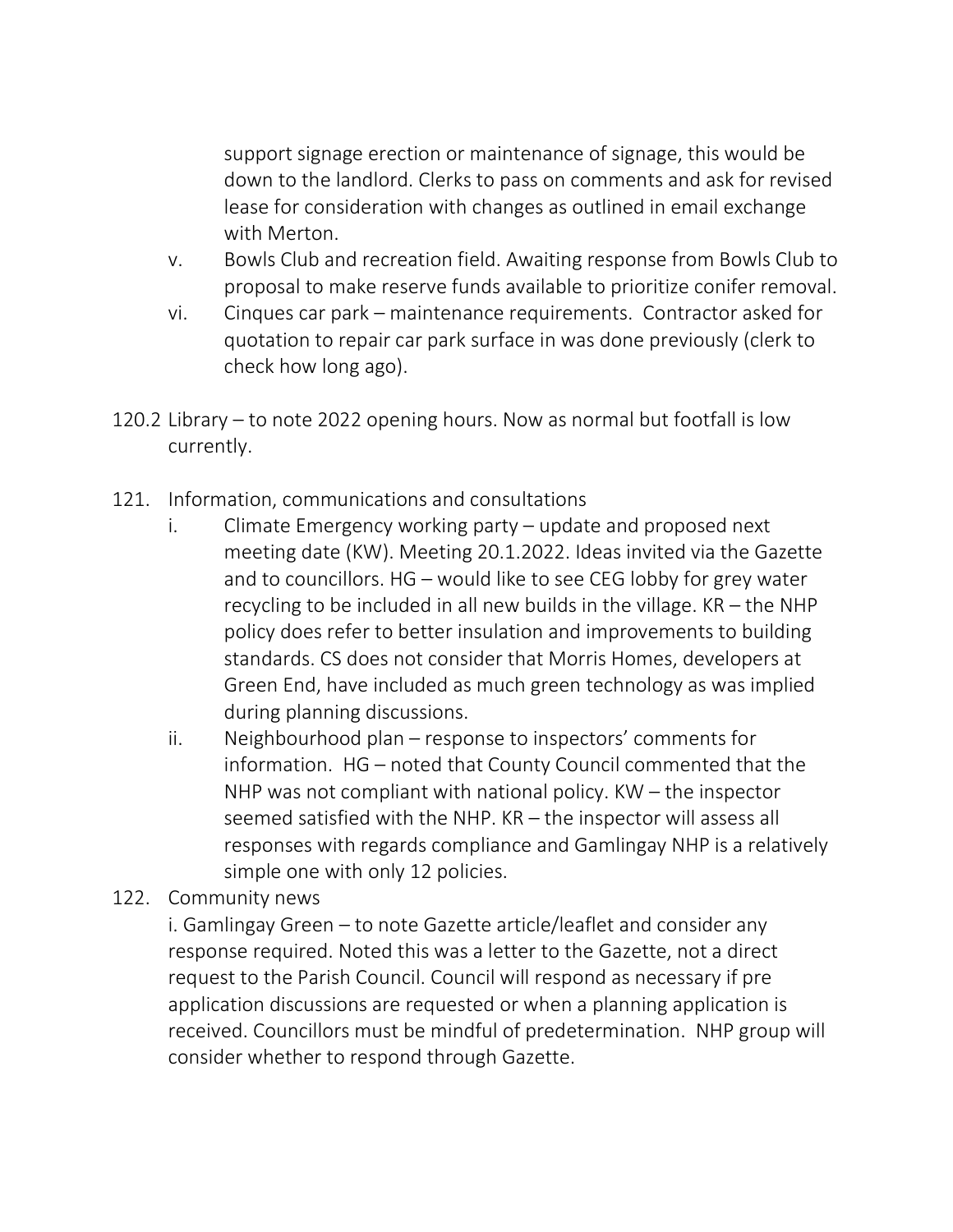ii. Grow Gamlingay – latest on tree planting project. SCDC has confirmed suitability of Lower Field location and varieties that would be best. Project will hopefully move forward during winter 2022.

## 123. Financial

 i. Resolved to be approved- payments list -vouchers 245 -256 ii. To receive a report and recommendations from F&GP 23<sup>rd</sup> November 2021 and resolve the Precept 2022-23 following consideration of LHI- Costs report - Mill Hill Footway/cycleway and GCC final accounts 2021. Resolved to agree precept of £207, 477 noting that this is unchanged from first draft. Alternative funding for automatic front door opening will be sought by GPC/GCC to enable release of additional surplus to general fund to cover half sinking fund contribution from GCC in Sept 2022. LHI – Mill Hill footpath scheme. Costs still unspecified, many unknowns. Budget shortfall currently, plan to approach businesses on Mill Hill for contribution. If funding is still short, council wishes to proceed once final costs are identified, traffic scheme reserve can be called upon. Section 106 funds expected to cover some of cost – associated with West Road development. Precept requirement represents 0% increase per Band D household due to increase in number of households.

## 124. South Cambridgeshire District Council

i. First School Field- asset of community value- decision to note. Re registered for 5 years. Council need to consider building funds for potential land purchase should it be available in future.

## 125. Cambridgeshire County Council

 i. LHI- Costs report and programme details- Mill Hill Footway/cyclewayresolve finance and programme implications. Officer has outlined potential savings and unknowns in email but no final costs available. ii.Gamlingay Footpath 10 to Green Acres/Green End closure- submission of objector's letters (58) and report and recommendations from County Rights of Way officer to note. Noted. Morris Homes should open part of footpath immediately as it is not within development site. 59 letters of objection to closure were received from local residents -an excellent response. ROW Officer is fighting hard to resolve this case and get footpath re-opened.